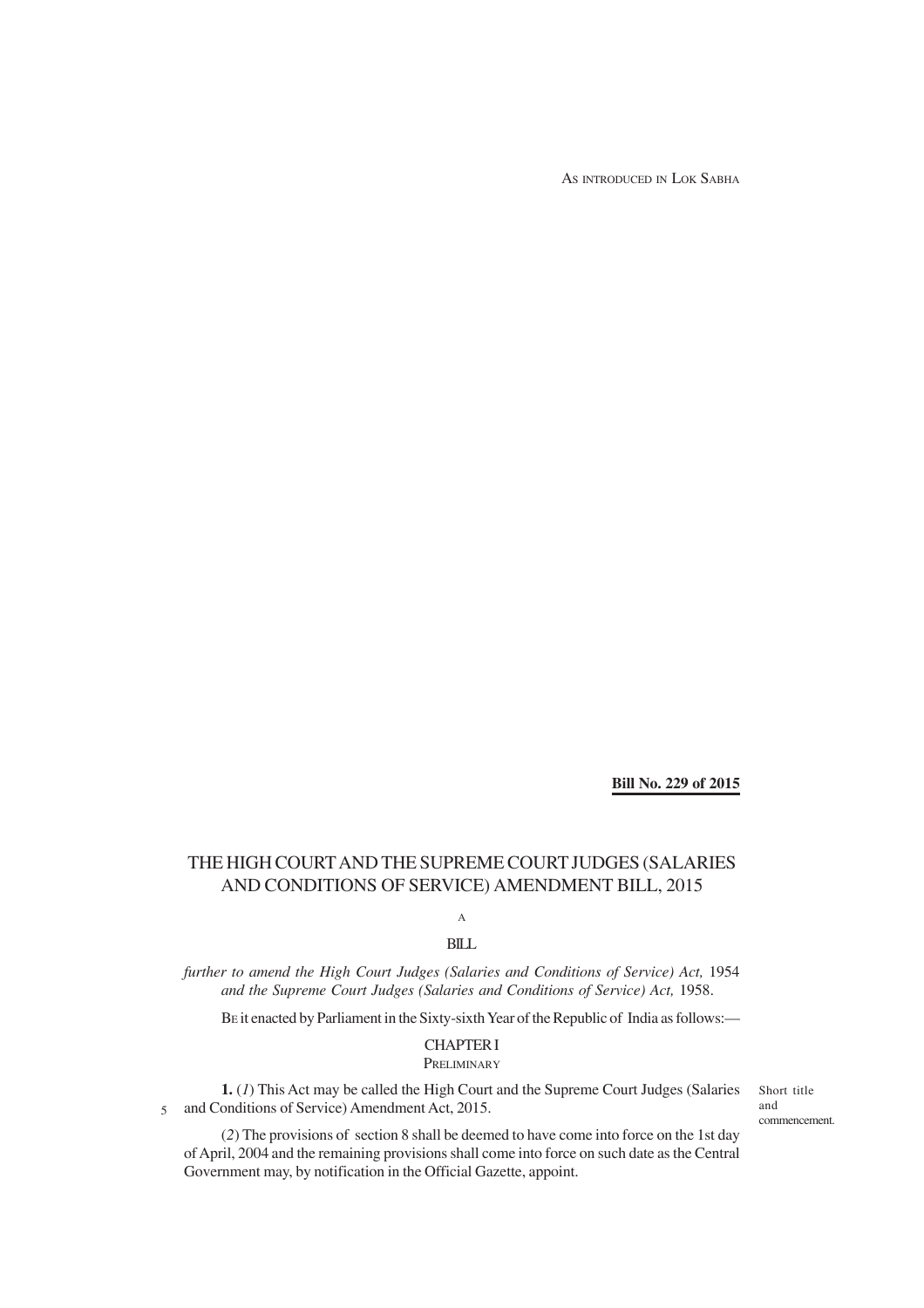# 2

## CHAPTER II

|                                                     | AMENDMENT OF THE HIGH COURT JUDGES (SALARIES AND<br>CONDITIONS OF SERVICE) ACT, 1954.                                                                                                                                                                                                                                                |                  |
|-----------------------------------------------------|--------------------------------------------------------------------------------------------------------------------------------------------------------------------------------------------------------------------------------------------------------------------------------------------------------------------------------------|------------------|
| Amendment<br>of section 2.                          | 2. In the High Court Judges (Salaries and Conditions of Service) Act, 1954 (hereinafter<br>referred to as the High Court Judges Act), in section 2,-                                                                                                                                                                                 | 28 of 1954.<br>5 |
|                                                     | ( <i>a</i> ) in sub-section $(1)$ ,—                                                                                                                                                                                                                                                                                                 |                  |
|                                                     | $(i)$ in clause $(b)$ , the words, brackets and figures "under sub-section $(2)$ of<br>section 222 of the Government of India Act, 1935 or" shall be omitted;                                                                                                                                                                        |                  |
|                                                     | $(ii)$ in clause $(d)$ , the words, brackets and figures "under sub-section $(3)$ of<br>section 222 of the Government of India Act, 1935 or" shall be omitted;                                                                                                                                                                       | 10               |
|                                                     | $(iii)$ clause $(e)$ shall be omitted.                                                                                                                                                                                                                                                                                               |                  |
|                                                     | $(b)$ in sub-section (2), for the words "previous service for any period or periods<br>as acting Judge or additional Judge or as a Judge of a former Indian High Court", the<br>words "service for any period or periods as acting Judge or additional Judge" shall be<br>substituted.                                               | 15               |
|                                                     | (c) sub-sections (3) and (4) shall be omitted.                                                                                                                                                                                                                                                                                       |                  |
| Amendment<br>of section 3.                          | 3. In the High Court Judges Act, in section 3, after sub-section (2), the following sub-<br>section shall be inserted, namely:-                                                                                                                                                                                                      |                  |
|                                                     | $\mathcal{H}(\mathcal{F})$ For the purposes of this Chapter, casual leave may be admissible to a Judge<br>in a calendar year, for such number of days and subject to such conditions as may be<br>prescribed.".                                                                                                                      | 20               |
| Amendment<br>of section<br>4A.                      | 4. In the High Court Judges Act, in section 4A, for the words "in respect of the period<br>of earned leave at his credit", the words "in respect of the period of leave at his credit,<br>calculated on full allowances basis," shall be substituted.                                                                                |                  |
| Substitution<br>of new<br>section for<br>section 9. | 5. In the High Court Judges Act, for section 9, the following section shall be substi-<br>tuted, namely:-                                                                                                                                                                                                                            | 25               |
| Leave<br>allowances.                                | "9. The monthly rate of leave salary payable to a Judge shall be in accordance<br>with the provisions of sub-section $(1)$ of section 3.".                                                                                                                                                                                           |                  |
| Omission of<br>section 10.                          | 6. In the High Court Judges Act, section 10 shall be omitted.                                                                                                                                                                                                                                                                        |                  |
| Amendment                                           | 7. In the High Court Judges Act, in section 14, in the proviso,—                                                                                                                                                                                                                                                                     | 30               |
| of section 14.                                      | (i) for clause (b), the following clause shall be substituted, namely:—                                                                                                                                                                                                                                                              |                  |
|                                                     | $"$ (b) he has attained the age of sixty-two years; or";                                                                                                                                                                                                                                                                             |                  |
|                                                     | (ii) for the <i>Explanation</i> , the following shall be substituted, namely:—                                                                                                                                                                                                                                                       |                  |
|                                                     | 'Explanation.-In this section "Judge" means a Judge who has not held<br>any other pensionable post under the Union or a State and includes a Judge who<br>having held any other pensionable post under the Union or a State has elected<br>to receive the pension payable under Part I of the First Schedule.'.                      | 35               |
| Insertion of<br>new section<br>14A.                 | 8. In the High Court Judges Act, after section 14, the following section shall be<br>inserted, namely:-                                                                                                                                                                                                                              |                  |
| Benefit of<br>added years of<br>services.           | "14A. Subject to the provisions of this Act, a period of ten years shall be added<br>and shall be deemed to have been added from the 1st day of April, 2004 for the<br>purposes of pension, to the service of a Judge who is appointed as such Judge under<br>sub-clause $(b)$ of clause $(2)$ of article 217 of the Constitution.". | 40               |
| Amendment<br>of section 15.                         | 9. In the High Court Judges Act, in section 15,—                                                                                                                                                                                                                                                                                     |                  |
|                                                     | ( <i>a</i> ) in sub-section $(l)$ ,—                                                                                                                                                                                                                                                                                                 | 45               |
|                                                     | $(i)$ clause $(a)$ shall be omitted;                                                                                                                                                                                                                                                                                                 |                  |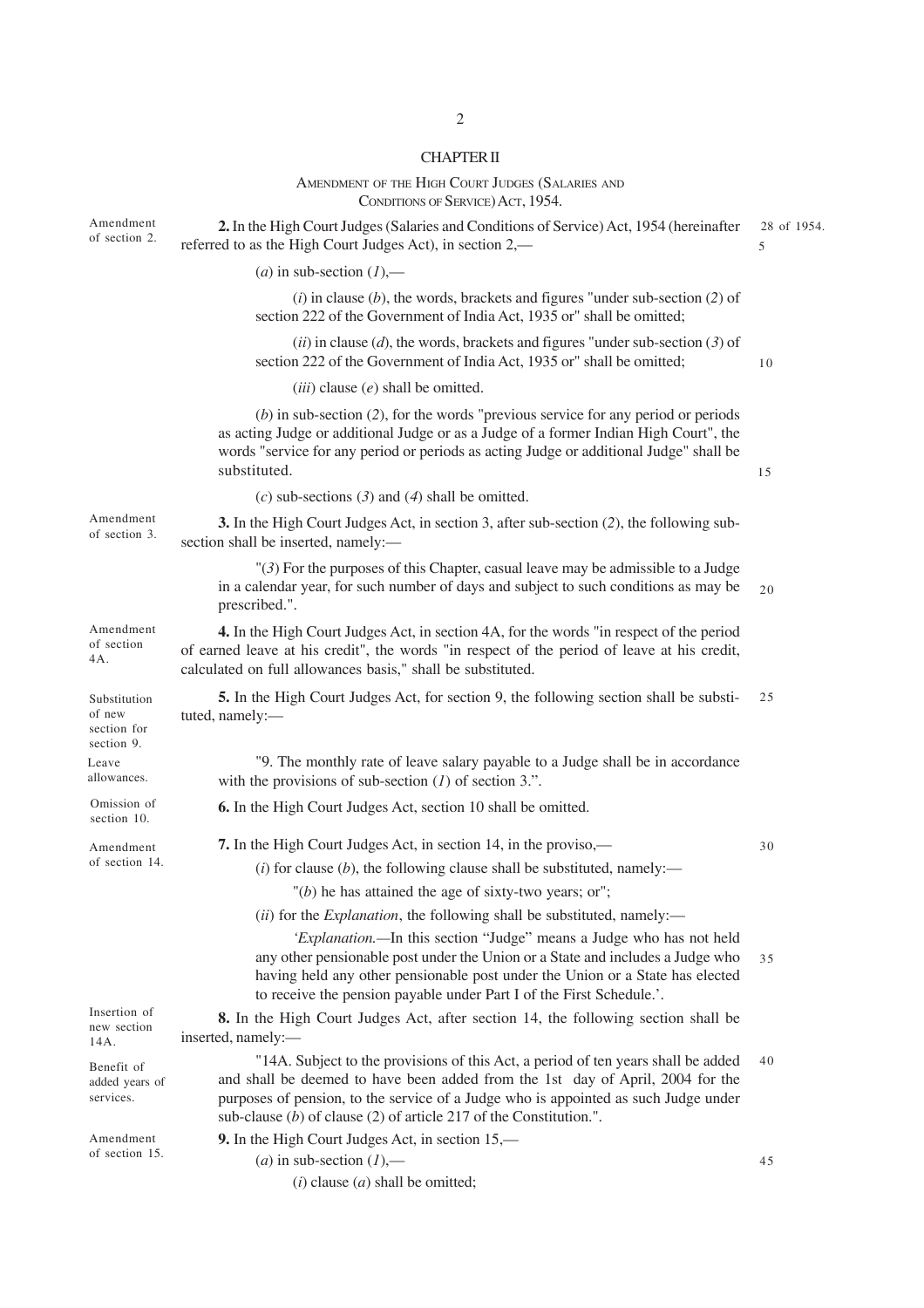|             | $(ii)$ in clause $(b)$ , the words "is not a member of the Indian Civil Service<br>but" shall be omitted;                                                                                                                                                                                                                         |                             |
|-------------|-----------------------------------------------------------------------------------------------------------------------------------------------------------------------------------------------------------------------------------------------------------------------------------------------------------------------------------|-----------------------------|
|             | (iii) in the proviso for the words and figures" as the case may be Part II or"<br>shall be omitted.                                                                                                                                                                                                                               |                             |
| 5           | (b) in sub-section $(2)$ , the words and figures "Part II or, as the case may<br>be" shall be omitted.                                                                                                                                                                                                                            |                             |
|             | 10. In the High Court Judges Act, in section 16, in the proviso, the words and figures<br>"Part II or" shall be omitted.                                                                                                                                                                                                          | Amendment<br>of section 16. |
|             | 11. In the High Court Judges Act, in section 17A,—                                                                                                                                                                                                                                                                                | Amendment                   |
| 10          | (a) in sub-section $(I)$ , in the <i>Explanation</i> , in clause $(ii)$ , the words and figures<br>"Part II or " shall be omitted;                                                                                                                                                                                                | of section<br>17A.          |
|             | $(b)$ in sub-section (2), the words and figures "Part II or " shall be omitted.                                                                                                                                                                                                                                                   |                             |
|             | 12. In the High Court Judges Act, section 18 shall be omitted.                                                                                                                                                                                                                                                                    | Omission of<br>section 18.  |
|             | 13. In the High Court Judges Act, in section 20, in the first proviso,—                                                                                                                                                                                                                                                           | Amendment                   |
| 15          | $(i)$ the words "is a member of the Indian Civil Service or" shall be omitted;                                                                                                                                                                                                                                                    | of section 20.              |
|             | (ii) the second proviso shall be omitted.                                                                                                                                                                                                                                                                                         |                             |
|             | 14. In the High Court Judges Act, section 23B shall be omitted.                                                                                                                                                                                                                                                                   | Omission of<br>section 23B. |
| 20          | <b>15.</b> In the High Court Judges Act, in section 24, in sub-section (2), after clause (a), the<br>following clause shall be inserted, namely:-                                                                                                                                                                                 | Amendment<br>of section 24. |
|             | "(aa) the number of casual leaves and the conditions subject to which it may be<br>allowed under sub-section $(3)$ of section 3.".                                                                                                                                                                                                |                             |
|             | 16. In the High Court Judges Act, section 25 shall be omitted.                                                                                                                                                                                                                                                                    | Omission of<br>section 25.  |
|             | 17. In the High Court Judges Act, in the First Schedule,—                                                                                                                                                                                                                                                                         | Amendment                   |
|             | $(a)$ in Part I,—                                                                                                                                                                                                                                                                                                                 | to First<br>Schedule.       |
| 25          | $(i)$ for paragraph 1, the following paragraph shall be substituted, namely:—                                                                                                                                                                                                                                                     |                             |
|             | "1. The provisions of this Part apply to a Judge who has not held<br>any other pensionable post under the Union or a State or a Judge who<br>having held any other pensionable post under the Union or a State has<br>elected to receive the pension payable under this Part.";                                                   |                             |
| 30          | $(ii)$ in paragraph 2, for the words "and who has completed not less than<br>seven years of service" shall be omitted;                                                                                                                                                                                                            |                             |
|             | (iii) paragraphs 8 and 9 shall be omitted.                                                                                                                                                                                                                                                                                        |                             |
|             | $(b)$ Part II shall be omitted.                                                                                                                                                                                                                                                                                                   |                             |
|             | <b>CHAPTER III</b>                                                                                                                                                                                                                                                                                                                |                             |
| 35          | AMENDMENT OF THE SUPREME COURT JUDGES (SALARIES AND<br>CONDITIONS OF SERVICE) ACT, 1958.                                                                                                                                                                                                                                          |                             |
| 41 of 1958. | 18. In the Supreme Court Judges (Salaries and Conditions of Service) Act, 1958<br>(hereinafter referred to as the Supreme Court Judges Act), in section 2, in clause $(g)$ , for the<br>words "either in the Federal Court or in Supreme Court or in any such Court "the words" in<br>40 the Supreme Court" shall be substituted. | Amendment<br>of section 2.  |
|             | 19. In the Supreme Court Judges Act, in section 3, after sub-section (2), the following<br>sub-section shall be inserted, namely:-                                                                                                                                                                                                | Amendment<br>of section 3.  |
| 45          | $\mathcal{H}(\mathcal{F})$ For the purposes of this Chapter, casual leave may be admissible to a Judge<br>in a calendar year, for such number of days and subject to such conditions as may be<br>prescribed.".                                                                                                                   |                             |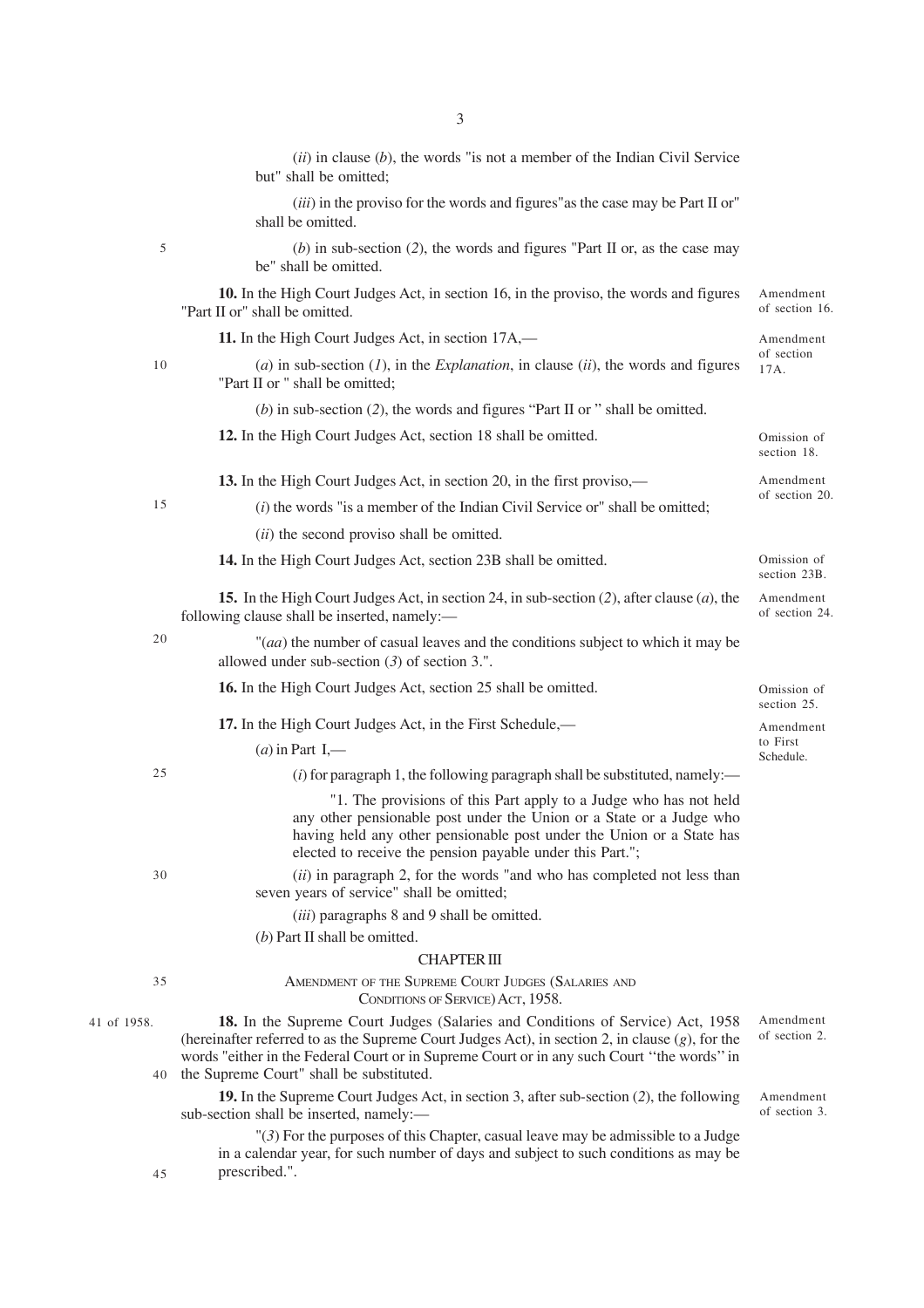**20.** In the Supreme Court Judges Act, in section 4A, for the words "in respect of the period of earned leave at his credit", the words "in respect of the period of leave at his credit, calculated on full allowances basis," shall be substituted. **21.** In the Supreme Court Judges Act, for section 9, the following section shall be substituted, namely:— "9. The monthly rate of leave salary payable to a Judge shall be in accordance with the provisions of sub-section (*1*) of section 3.". **22.** In the Supreme Court Judges Act, in section 13, for the *Explanation*, the following *Explanation* shall be substituted, namely:— '*Explanation.—*In this section, "Judge" means a Judge who has not held any other pensionable post under the Union or a State and includes a person who was in service as a Judge on the 20th May, 1954, and also includes a Judge having held any other pensionable post under the Union or a State, who has elected to receive the pension payable under Part I of the Schedule.'. **23.** In the Supreme Court Judges Act, in section 14,—  $(a)$  for sub-section  $(I)$ , the following sub-section shall be substituted, namely:— "(*1*) Every Judge who has held any other pensionable post under the Union or a State shall, on his retirement, be paid a pension in accordance with the provisions of Part III of the Schedule: Provided that every such Judge shall elect to receive the pension payable to him either under Part I of the Schedule, or as the case may be, Part III of the Schedule, and the pension payable to him shall be calculated accordingly.". (*b*) in sub-section (*2*), the words and figures "Part II or, as the case may be," shall be omitted. **24.** In the Supreme Court Judges Act, in section 16A, in the *Explanation*, in clause (*ii*), the words and figures "Part II or" shall be omitted. **25.** In the Supreme Court Judges Act, section 18 shall be omitted. **26.** In the Supreme Court Judges Act, in section 20, in the proviso, the words "is a member of the Indian Civil Service or" shall be omitted. **27.** In the Supreme Court Judges Act, in section 24, in sub-section (*2*), after clause (*a*), the following clause shall be inserted, namely:— "(*aa*) the number of casual leaves and the conditions subject to which it may be allowed under sub-section (*3*) of section 3.". **28.** In the Supreme Court Judges Act, in the Schedule,— (*a*) in Part I, for paragraph 1, the following paragraph shall be substituted, namely:— "1. The provisions of this Part apply to a Judge who has not held any other pensionable post under the Union or a State and also apply to a person who was in service as a Judge on the 20th May, 1954, and to a Judge who, having held any other pensionable posts under the Union or a State, has elected to receive the pension payable under this part."; Amendment of section 4A. Substitution of new section for section 9. Amendment of section 13. Amendment of section 14. Amendment of section 16A. Omission of section 18. Amendment of section 20. Amendment of section 24. Amendment of Schedule. Leave allowances. 5 10 15  $20$  $25$ 30 35 40

(*b*) Part II shall be omitted.

4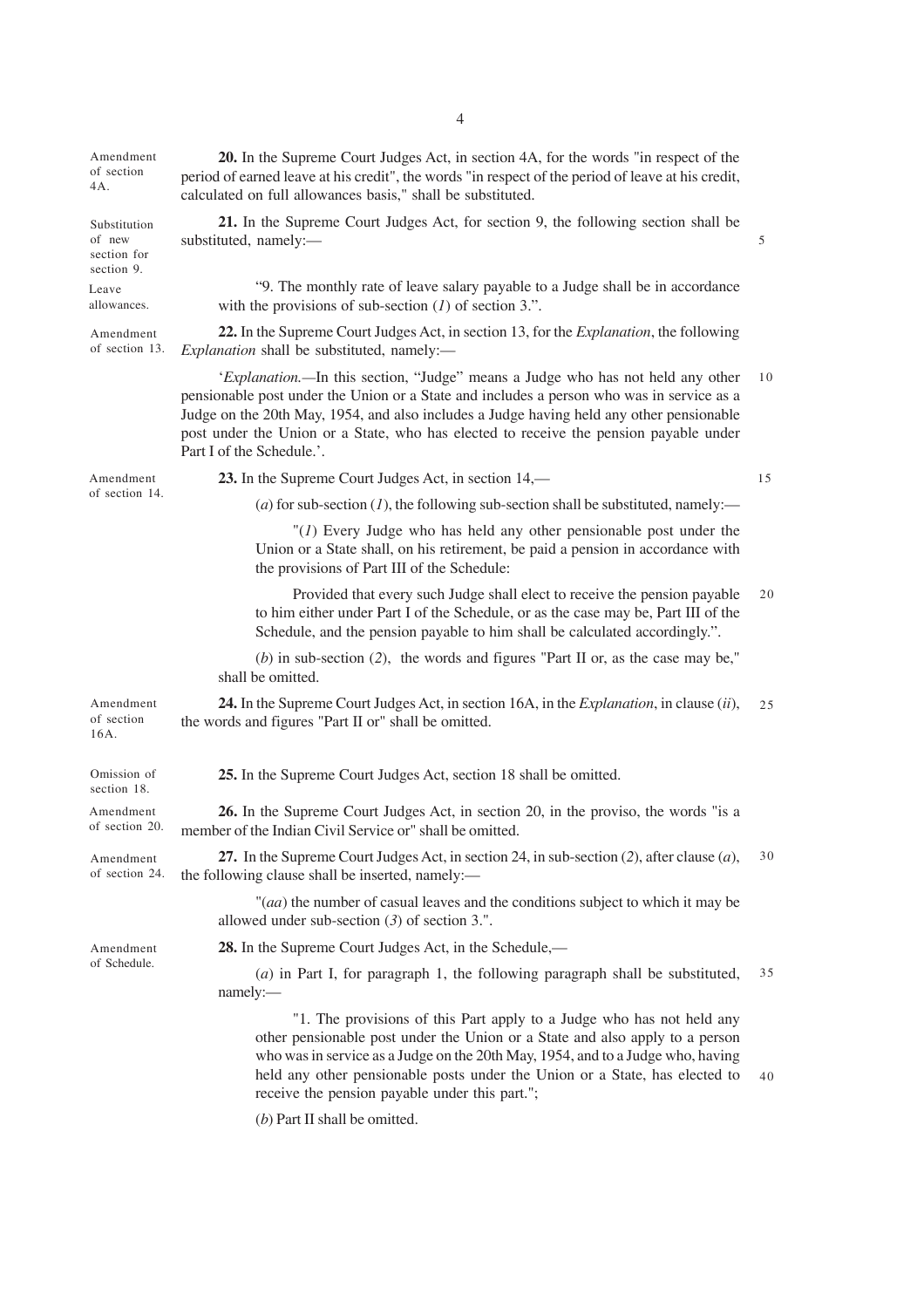#### STATEMENT OF OBJECTS AND REASONS

The Bill seeks to amend the High Court Judges (Salaries and Conditions of Service) Act, 1954 and the Supreme Court Judges (Salaries and Conditions of Service) Act, 1958. With the passage of time, certain provisions in the aforesaid Acts have become spent and outdated. A review has been undertaken and it has been decided to remove the same for clarity and provide for the added years of service in view of the judgement given by the Supreme Court. Some of the provisions relating to determination of leave allowances of judges in both the Acts needed to be simplified.

2. In this regard, it may be mentioned that in a Writ Petition (Civil) No. 521/2002 filed in the Hon'ble Supreme Court, prayer was made for addition of ten years practice as an advocate to the service as a Judge of High Court for the purpose of computing pension admissible under Part I of the first schedule to the Act, 1954 on the analogy of added years of service *i.e*. ten years practice at Bar, provided to Supreme Court Judges. As per provision under section 13A of the Supreme Court Judges (Salaries and Conditions of Service) Act, 1958, a Judge of Supreme Court, appointed under article 124(3)(b) of the Constitution, is entitled to additionof ten years practice at the Bar to their actual qualifying service for pension. The Hon'ble Supreme Court had, *inter-alia,* allowed the prayer *vide* judgement dated the 31st March, 2014 directing that "for pensionary benefit, ten years practice as an Advocate be added as qualifying service for Judges elevated from the Bar with effect from the 1st April, 2004, the date on which section 13A was inserted by the High Court and Supreme Court Judges (Salaries and Conditions of Service) Amendment Act, 2005 (46 of 2005)."

3. This Bill seeks to achieve the above objectives.

*The* 6*th August*, 2015.

NEW DELHI; D.V. SADANANDA GOWDA.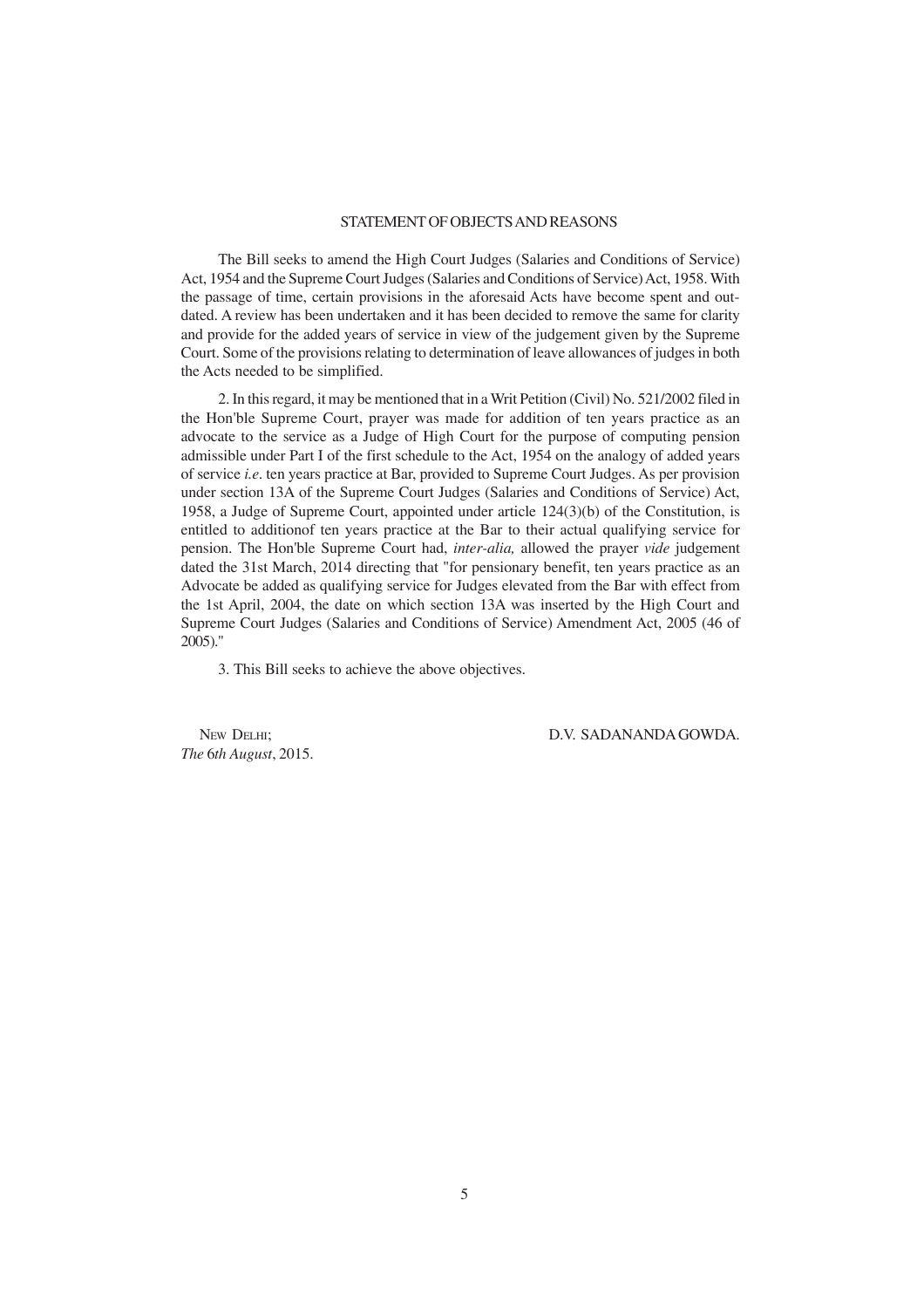#### FINANCIAL MEMORANDUM

Clause 8 of the Bill seeks to insert a new section 14A in the High Court Judges (Salaries and Conditions of Service) Act, 1954 to provide with retrospective effect from 1st April, 2004 for addition of a period of ten years for the purposes of pension to the service of a Judge who is appointed under article 217(2)(b) of the Constitution.

The additional expenditure in respect of the Judges of High Courts is to be borne by the concerned State Governments under article 290 of the Constitution of India. The Bill, if enacted and brought into operation, will involve an additional recurring expenditure from the Consolidated Fund of India on account of revision of pension. The non-recurring expenditure on account of payment of arrears of pension retrospectively would be about rupees six to seven crores and an expenditure of recurring nature to the tune of rupees seventy five lakhs per annum.

The Bill does not involve any other expenditure of either recurring or non-recurring nature.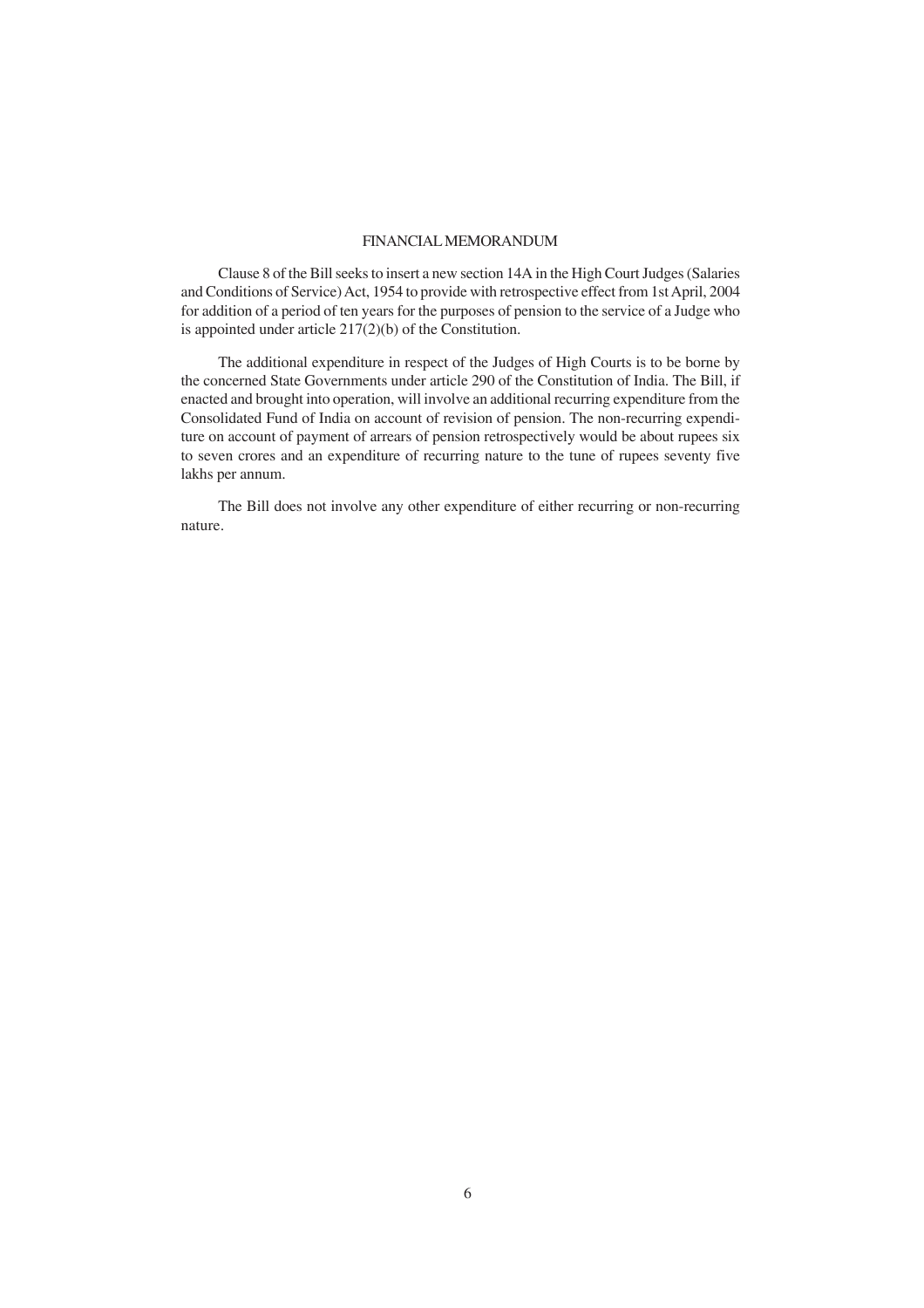#### *ANNEXURE*

EXTRACTS FROM THE HIGH COURT JUDGES (SALARIES AND CONDITIONS OF SERVICE) ACT, 1954

(28 OF 1954)  $*$  \*  $*$  \*  $*$  \*  $*$ 

**2.** (*1*) In this Act, unless the context otherwise requires,—

(*b*) "acting Judge" means a person appointed to act as a Judge under sub-section (*2*) of section 222 of the Government of India Act, 1935 or under clause (2) of article 224 of the Constitution;

 $*$  \*  $*$  \*  $*$  \*  $*$ (*d*) "Additional Judge" means a person appointed as an additional Judge under sub-section (*3*) of section 222 of the Government of India Act, 1935 or under clause (1) of article 224 of the Constitution;

(*e*) "Former Indian High Court" means the High Court at Rangoon, the High Court at Lahore, the Chief Court of Sind or the Judicial Commissioner's Court of North-West frontier province.

(*2*) In the calculation of service for the purposes of this Act, previous service for any period or period as acting Judge or additional Judge or as a Judge of a former Indian High Court shall be reckoned as service as a Judge but, save as otherwise expressly provided, previous service as an acting Chief Justice shall not be reckoned as service as Chief Justice.

(*3*) Any period of leave taken by a Judge before the commencement of this Act under the rules then applicable to him as an acting Judge, additional Judge or a Judge shall, for the purposes of this Act, be treated as if it were leave taken by him under this Act.

(*4*) Any period of leave taken by a Judge while serving as a Judge of a former Indian High Court before his appointment to a High Court shall for the purposes of this Act be treated as if it were leave taken by him under this Act.

 $*$  \*  $*$  \*  $*$  \*  $*$ 

4A. A Judge shall be entitled in his entire service, including the period of service rendered in a pensionable post under the Union or State or on re-employment, if any, to claim the cash equivalent of leave salary on his retirement in respect of the period of earned leave at his credit, to the extent of the maximum period prescribed for encashment of such leave under the All-India Service (Leave) Rules, 1955.

 $*$  \*  $*$  \*  $*$  \*  $*$ 

**9.** (*1*) The monthly rate of leave allowance payable to a Judge while on leave on full allowances shall be for the first forty-five days of such leave a rate equal to the monthly rate of his salary, and thereafter, in the case of the Chief Justice, fifty-five per cent. of the monthly rate of his salary and in the case of each of the other Judges, Sixty per cent. of the monthly rate of his salary:

Provided that where leave on full allowances is granted to a Judge on medical certificate, the monthly rate of leave allowances shall, for the first one hundred and twenty days of such leave, be a rate equal to the monthly rate of his salary.

 $*$  \*  $*$  \*  $*$  \*  $*$ 

**14.** Subject to the provisions of this Act, every Judge shall, on his retirement, be paid a pension in accordance with the scale and provisions in part I of the First Schedule:

 $*$  \*  $*$  \*  $*$  \*  $*$ 

Provided that no such pension shall be payable to a Judge unless—

Pension payable to

Judges.

Leave allowances.

Leave encashment.

(*b*) he has attained the age of sixty-two years; or

(*c*) his retirement is medically certified to be necessitated by ill-health;

Definitions.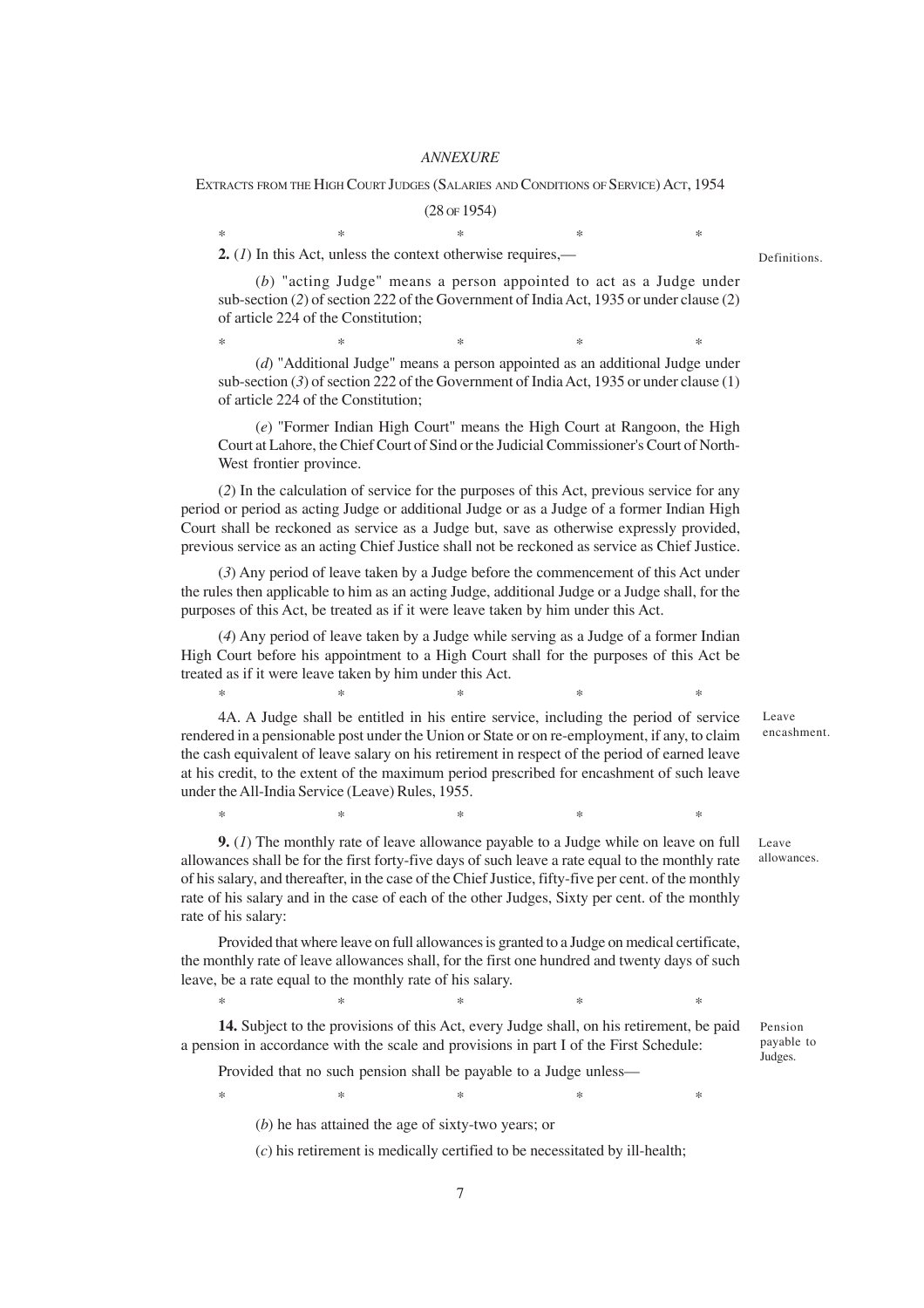Provided further that if a Judge at the time of his appointment is in receipt of a pension (other than a disability or wound pension) in respect of any previous service in the Union or a State, the pension payable under this Act shall be in lieu of, and not in addition to, that pension.

*''Explanation.—*In this section, "Judge" means a Judge who is not a member of the Indian Civil Service or has not held any other pensionable post under the Union or a State and includes a Judge who being a member of the Indian Civil Service or having held any other pensionable post under the Union or a State has elected to receive the pension payable under Part I of the First Schedule.

#### **15.** (*1*) Every Judge,—

(*a*) who is a member of the Indian Civil Service shall, on his retirement, be paid a pension in accordance with the scale and provisions in Part II of the First Schedule;

(*b*) who is not a member of the Indian Civil Service but has held any other pensionable post under the Union or a State, shall, on his retirement, be paid a pension in accordance with the scale and provisions in Part III of the First Schedule:

Provided that every such Judge shall elect to receive the pension payable to him either under Part I of the First Schedule or, as the case may be, Part II or Part III of the First Schedule, and the pension payable to him shall be calculated accordingly.

(*2*) Nothwithstanding anything contained in sub-section (*1*), any Judge to whom that sub-section applies and who is in service on or after the 1st day of October, 1974, may, if he has elected under the proviso to that sub-section to receive the pension payable to him under Part II or, as the case may be, Part III of the First Schedule before the date on which the High Court Judges (Conditions of Service) Amendment Act, 1976, receives the assent of the President, cancel such election and elect afresh to receive the pension payable to him under Part I of the the First Schedule and any such Judge who dies before the date of such assent shall be deemed to have elected afresh to be governed by the provisions of the said Part I if the provisions of that Part are more favourable in his case.

35 of 1976.

54 of 1986.

Power of President to add to the service for pension.

Special provision for pension in respect of Judges who are members of service.

Extraordinary pensions.

**16.** The President of India may for special reasons direct that any period not exceeding three months shall be added to the service for pension of a Judge:

Provided that the period so added shall be disregarded in calculating any additional pension under Part I or Part II or Part III of the First Schedule.

 $*$  \*  $*$  \*  $*$  \*

**17A.** (*1*) Where a Judge who, being in service on or after the commencement of the High Court and Supreme Court Judges (Conditions of Service) Amendment Act, 1986, dies, whether before or after retirement in circumstances to which section 17 does not apply, family pension calculated at the rate of fifty per cent. of his salary on the date of his death shall be payable to the person or persons entitled thereto and the amount so payable shall be paid from the day following the date of death of the Judge for a period of seven years or for a period up to the date on which the Judge would have attained the age of sixty-five years, had he survived, whichever is earlier, and thereafter at the rate of thirty per cent. of his salary.

*Explanation.—*For the purposes of determining the person or persons entitled to family pension under this sub-section,—

(*i*) in relation to a Judge who elects or is eligible to receive pension under Part I of the First Schedule, the rules, notifications and orders for the time being in force with regard to the person or persons entitled to family pension in relation to an officer of the Central Civil Services, Group 'A', shall apply;

(*ii*) in relation to a Judge who elects to receive pension under Part II or Part III of the First Schedule, the ordinary rules of his service if he had not been appointed a Judge with respect to the person or persons entitled to family pension shall apply and his service as a Judge being treated as service therein.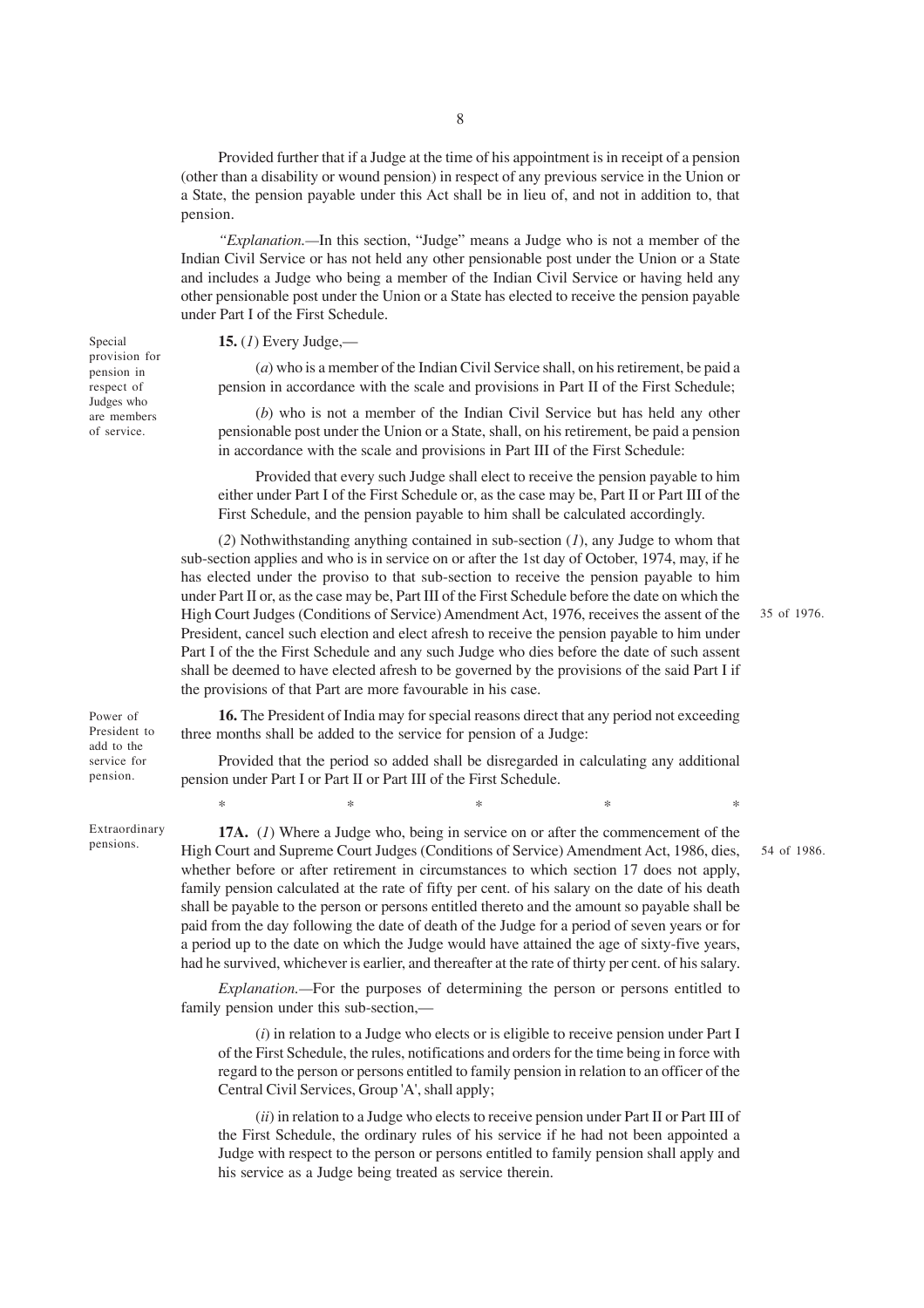(*2*) Where any Judge, who has elected to receive the pension payable to him under Part II or Part III of the First Schedule retires, or dies in circumstances to which section 17 does not apply, gratuity, if any, shall be payable to the person or persons entitled thereto under the ordinary rules of his service if he had not been appointed a Judge, his service as a Judge being treated as service therein for the purpose of calculating that gratuity.

**18.** Pensions expressed in sterling only shall, if paid in India, be converted into rupees at such rate of exchange as the Central Government may, from time to time, specify in this behalf:

 $*$  \*  $*$  \*  $*$  \*  $*$ 

 $*$  \*  $*$  \*  $*$  \*  $*$ 

**20.** Every Judge shall be entitlted to subscribe to the General Provident Fund (Central Services):

Provided that a Judge who is a member of the Indian Civil Service or has held any other pensionable civil post under the Union or a State shall continue to subscribe to the Provident Fund to which he was subscribing before his appointment as a Judge:

Provided further that a Judge who was appointed before the commencement of this Act may continue to subscribe to the Provident Fund to which he was subscribing immediately before such commencement.

 $*$  \*  $*$  \*  $*$  \*  $*$ 

**23B.** (*1*) In the calculation of the service for pension of a continuing Judge for the purposes of this Act, his previous service for pension as a Chief Justice or as a Judge of a former high Court in a Part B State, under the provisions of the High Court Judges (Part B States) Order, 1953, or any other order or rule then applicable to him, shall be reckoned as service for pension as a Chief Justice or, as the case may be, as a Judge under this Act.

(*2*) In the calculation of the amount of leave at the credit of a continuing Judge for the purposes of this Act, the amount of leave due to him immediately before the 1st day of november, 1956, under the provisions of the High Court Judges (Part B States) Order, 1953, or any other order or rule then applicable to him, shall be added to the amount of leave at his credit under this act.

(*3*) In this section, "continuing Judge" means a Judge of a former high Court in a Part B State who on the first day of November, 1956, or on any date subsequent thereto has become or been appointed as a Judge of a High Court for a State.

 $*$  \*  $*$  \*  $*$  \*  $*$ 

**25.** (*1*) Nothing contained in this Act shall have effect so as give to a Judge who is serving as such at the commencement of this Act less favourable terms in respect of his allowances or his rights in respect of leave of absence (including leave allowances) or pension than that to which he would be entitled if this Act had not been passed.

46 of 1958.

(*2*) Nothing contained in this Act, as amended by the High Court Judges (Conditions of Service) Amendment Act, 1958, shall have effect so as to give to a Chief Justice or a Judge of a former high Court in a Part B State less favourable terms in respect of his allownaces) or his rights in respect of leave of absence (including the leave allowances) or pension than those to which he would be entitled under the High Court Judges (Part B States) Order, 1953, or any other order or rule then applicable to him, if he had continued as a judge of that High Court, his service as a Judge on or after the Ist day of November, 1956, being treated as service in that High Court.

 $*$  \*  $*$  \*  $*$  \*  $*$ 

Provident Fund.

Conversion of sterling pension into rupees.

Special provisions in respect of continuing Judges.

Savings.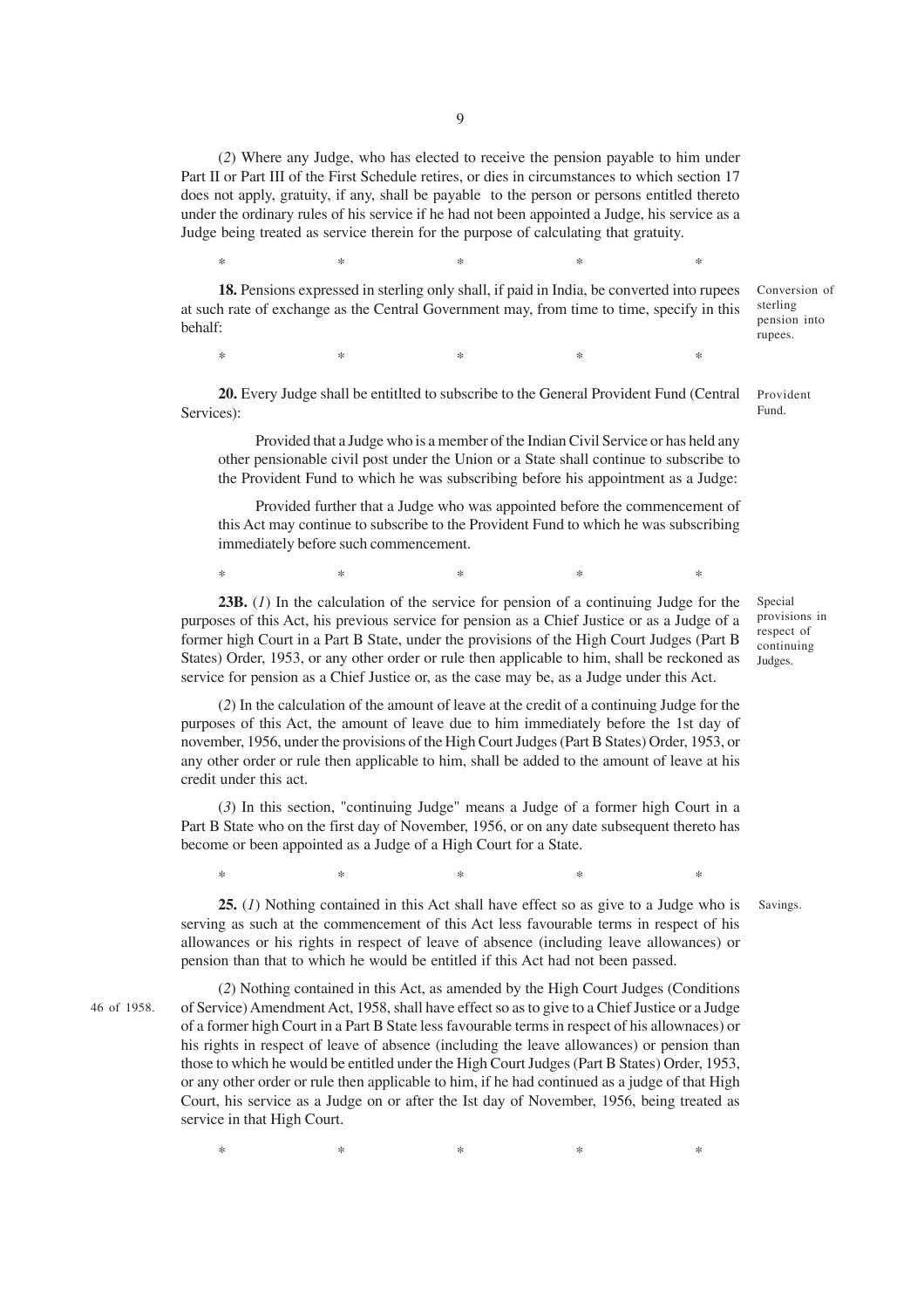#### THE FIRST SCHEDULE

#### (*See* sections 14 and 15)

### Pensions of Judges

#### PART 1

**1.** The provisions of this Part apply to a Judge who is not a member of the Indian Civil Service or has not held any other pensionable post under the Union or a State or a State and also apply to a Judge who, being a member of the Indian Civil Service or having held any other pensionable post under the Union or a State, has elected to receive the pension payable under this Part.

**2.** Subject to the other provisions of this part, the pension payable to a Judge to whom this part applies and who has completed not less than seven years of service for pension shall be,—

(*a*) for service as Chief Justice in any High Court, per annum for each completed year of service;

(b) for service as any other Judge in any High Court, Rs. 34350:

Provided that the pension under this paragraph shall in no case exceed Rs. 48,000 per annum in the case of any other Judge.

 $*$  \*  $*$  \*  $*$  \*  $*$ 

**8.** Notwithstanding anything contained in the foregoing provisions of this Part, the pension payable to a Judge who has completed fourteen years of service for pension, including not less than six years of service as Chief Justice of one or more of the High Courts, shall be Rs. 20,000 per annum.

**9.** Where a Judge to whom this Part applies retires or has retired at any time after the 26th January, 1950 without being eligible for a pension under any other provision of this Part, then, notwithstanding anything contained in the foregoing provisions, a pension of Rs. 6,000 per annum shall be payable to such a Judge:

Provided that nothing in this paragraph shall apply—

(*a*) to an additional Judge or acting Judge; or

 $*$  \*  $*$  \*  $*$  \*

#### PART II

**1.** The provisions of this Part apply to a Judge who is a member of the Indian Civil Service and who has not elected to receive the pension payable under Part I.

**2.** The pension payable to such a Judge shall be—

(*a*) the pension to which he is entitled under the ordinary rules of the Indian Civil Service if he had not been appointed a Judge, his service as a Judge being treated as service therein for the purpose of calculating that pension; and

(*b*) the additional pension, if any, to which he is entitled under paragraph 3:

Provided that the pension under clause (*a*) and the additional pension under clause (*b*) together shall in no case exceed per annum in the case ofa Chief Justice and per annum in the case of any other Judge.

**3.** If such a Judge has completed not less than seven years of service for pension in a High Court, he shall be entitled to an additional pension in accordance with the following scale:—

For seven completed years of service for pension 34,696;

For eight completed years of service for pension 41,642;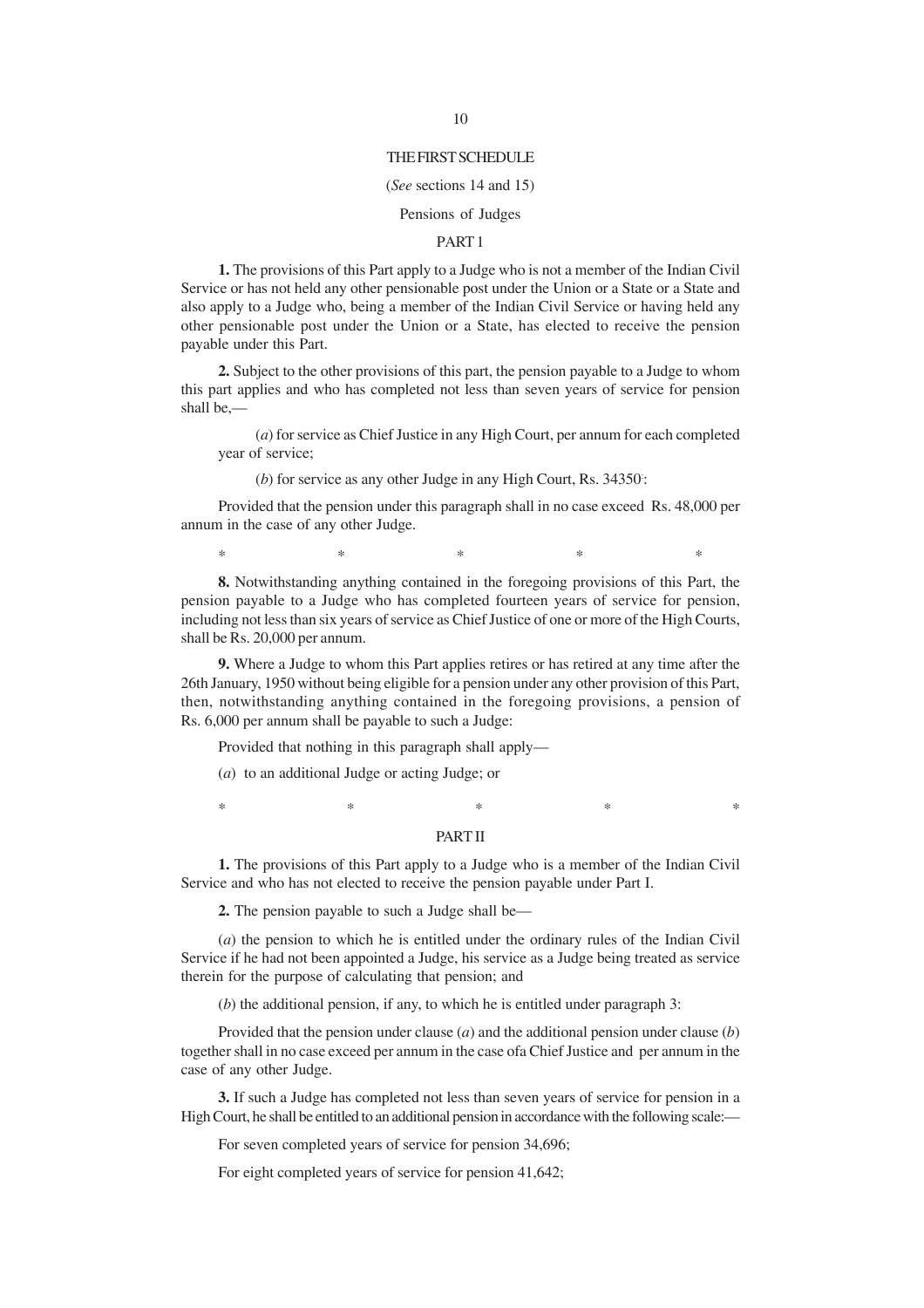For nine completed years of service for pension 48,559;

For ten completed years of service for pension 55,508;

For eleven completed years of service for pension 62,462;

For tweleve or more completed years of service for pension 64,402.

 $*$  \*  $*$  \*  $*$  \* EXTRACTS FROM THE SUPREME COURT JUDGES (SALARIES AND CONDITIONS OF SERVICE) ACT, 1958

(41 OF 1958)

 $*$  \*  $*$  \*  $*$  \*  $*$ 

\* \* \* \* \* \* \* \* \*

**2.** In this Act, unless the context otherwise requires,—

Definitions.

(*g*) "service as a Judge in India" means service rendered either in the Federal Court or in the Supreme Court or in any such Court and in one or more of the High Courts, and "Judge in India" and "service for pension as a Judge in India" shall be construed accordingly;

 $*$  \*  $*$  \*  $*$  \*  $*$ 

4A. A Judge shall be entitled in his entire service including the period of service rendered in a pensionable post under the Union or a State or on re-employment, if any, to claim the cash equivalent of leave salary on his retirement in respect of the period of earned leave at his credit, to the extent of the maximum period prescribed for encashment of such leave under the All India Service (Leave) Rules, 1955.

 $*$  \*  $*$  \*  $*$  \*  $*$ 

**9.** (*1*) The monthly rate of leave allowances payable to a Judge while on leave on full allowances shall be for the first forty-five days of such leave a rate equal to the monthly rate of the salary and thereafter, in the case of the Chief Justice fifty per cent. of the monthly rate of his salary and in the case of each of the other Judges, fifty-five per cent. of the monthly rate of his salary:

Provided that where leave on full allowances is granted to a Judge on medical certificate, the monthly rate of leave allowances shall, for the first one hundred and twenty days of such leave, be a rate equal to the monthly rate of his salary.

(*2*) The monthly rate of leave allowances payable to a Judge while on leave on half allowances shall be in the case of the Chief Justice, twenty-five per cent. of the monthly rate of his salary, and in the case of each of the other Judges, twenty-seven and a half per cent. of the monthly rate of his salary:

Provided that the monthly rate of leave allowances payable to a Judge in respect of leave credited to his leave account under sub-section (*2*) (*a*) (*iii*) of section 4 shall not exceed the rate of leave allowances admissible to him therefor as a Judge of a High Court and shall be payable by the State Government concerned.

 $*$  \*  $*$  \*  $*$  \*  $*$ 

**13.** Subject to the provisions of this Act, a pension shall be payable in accordance with the provisions of Part I of the Schedule to a Judge of the Supreme Court on his retirement if, but only if,—

(*a*) he has attained the age of sixty-five years; or

(*b*) his retirement is medically certified to be necessitated by health.

*Explanation*.—In this section, "Judge" means a Judge who is not a member of the Indian Civil Service or has not held any other pension post under the Union or a State and

Pension payable to Judges.

Leave encashment.

Leave allowances.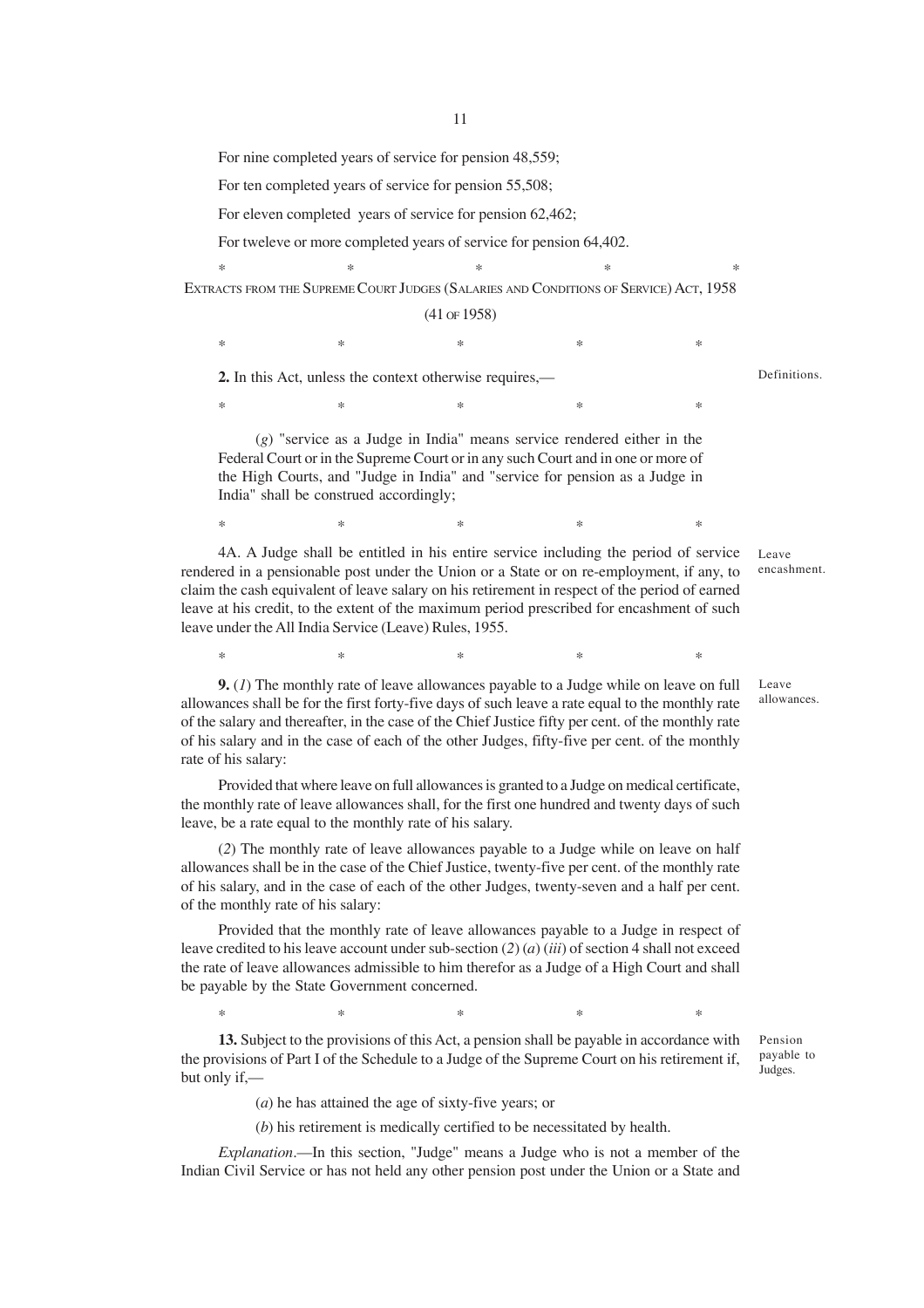includes a person who was in service as a Judge on the 20th May, 1954, and also includes a Judge who being a member of the Indian Civil Service or having held any other pensionable post under the Union or a State has elected to receive the pension payable under part I of the Schedule.

 $*$  \*  $*$  \*  $*$  \*  $*$ 

Special provisions for pension in respect of Judges who are members of service.

Family pension and gratuity.

**14.** (*1*) Every Judge—

(*a*) who is a member of the Indian Civil Service shall, on his retirement, be paid a pension in accordance with the provisions of Part II of the Schedule;

(*b*) who is not a member of the Indian Civil Service but held any other pensionable post under the Union or a State shall, on his retirement, be paid a pension in accordance with the provisions of Part III of the Schedule;

**16A.** (*1*) The rules, notifications and orders for the time being in force with respect to the grant of family pension in relation to an officer of the Central Civil Services, Class I, shall apply to the grant of family pension in relation to a Judge who, being in service on or after the Ist day of October, 1974, dies, whether before or after retirement in circumstances to which section 16 does not apply.

 $*$  \*  $*$  \*  $*$  \*  $*$ 

(*2*) The rules, notifications and orders for the time being in force with respect to the grant of death-cum-retirement gratuity benefit to or in relation to an officer of the Central Civil Services, Class I (including the provisions relating to deductions from pension for the purpose) shall apply to or in relation to the grant of death-cum-retirement gratuity benefit to or in relation to a Judge who, being in service on or after the Ist day of October, 1974, retires, or dies in circumstances to which section 16 does not apply, subject to the modifications that—

(*i*) the minimum qualifying service for the purpose of entitlement to the gratuity shall be two years and six months;

(*ii*) the amount of gratuity shall be calculated on the basis of ten days salary for each completed six months period of service as a Judge;

*Explanation.*— the expression "Judge" has the same meaning in section 13.

 $*$  \*  $*$  \*  $*$  \*  $*$ 

Conversion of sterling pension into rupees.

**18.** Pensions expressed in sterling only shall, if paid in India, be converted into rupees at such rate of exchange as the Central Government may, from time to time, specify in this behalf.

Provident Fund.

**20.** Every Judge shall be entitled to subscribe to the Central Provident Fund (Central Services):

 $*$  \*  $*$  \*  $*$  \*  $*$ 

Provided that a Judge who is a member of the Indian Civil Service or has held any other pensionable civil post under the Union or a State shall continue to subscribe to the provident fund to which he was subscribing before his appointment as a Judge:

Provided further that a Judge who was appointed before the commencement of this Act may continue to subscribe to the provident fund to which he was subscribing immediately before such commencement.

 $*$  \*  $*$  \*  $*$  \*  $*$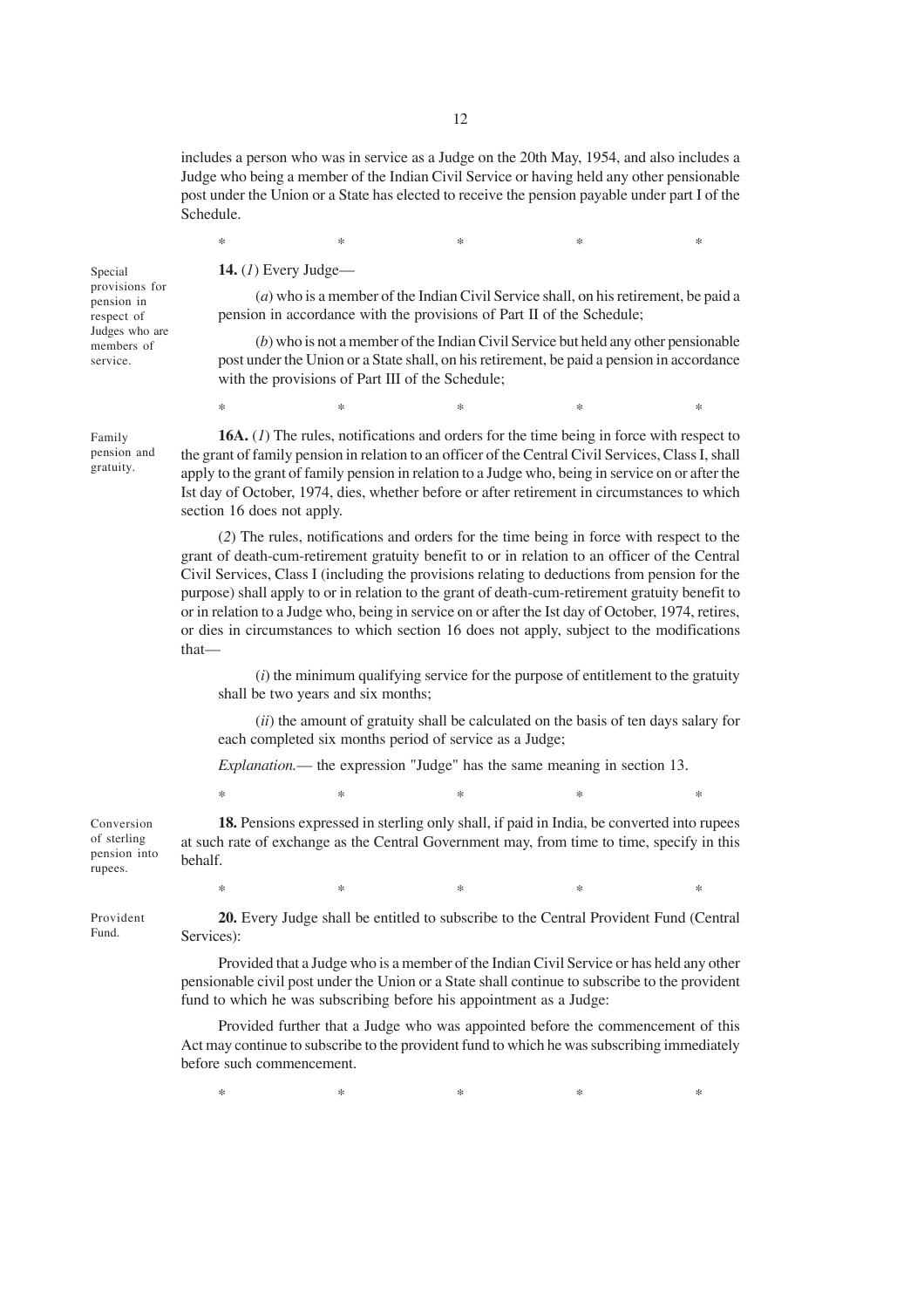#### THE SCHEDULE

#### (*See* sections 13 and 14)

#### PENSIONS OF JUDGES

### **PARTI**

**1.** The provisions of this Part apply to a Judge who is not a member of the Indian Civil Service or has not held any other pensionable post under the Union or a State and also apply to a person who was in service as a Judge on the 20th May, 1954, and to a Judge who being a member of the Indian Civil Service or having held any other pensionable post under the Union or a State, has elected to receive the pension payable under this Part.

 $*$  \*  $*$  \*  $*$  \*  $*$ 

## PART II

**1.** The provisions of this Part apply to a Judge who is a member of the Indian Civil Service and who has not elected to receive the pension payable under Part I.

**2.** The pension payable to such a Judge shall be—

(*a*) the pension to which he is entitled under the ordinary rules of the Indian Civil Service if he had not been appointed a Judge, his service as a Judge in India being treated as service therein, and

(*b*) an additional pension of per annum for each completed year of service for pension in the Supreme Court.

—————

13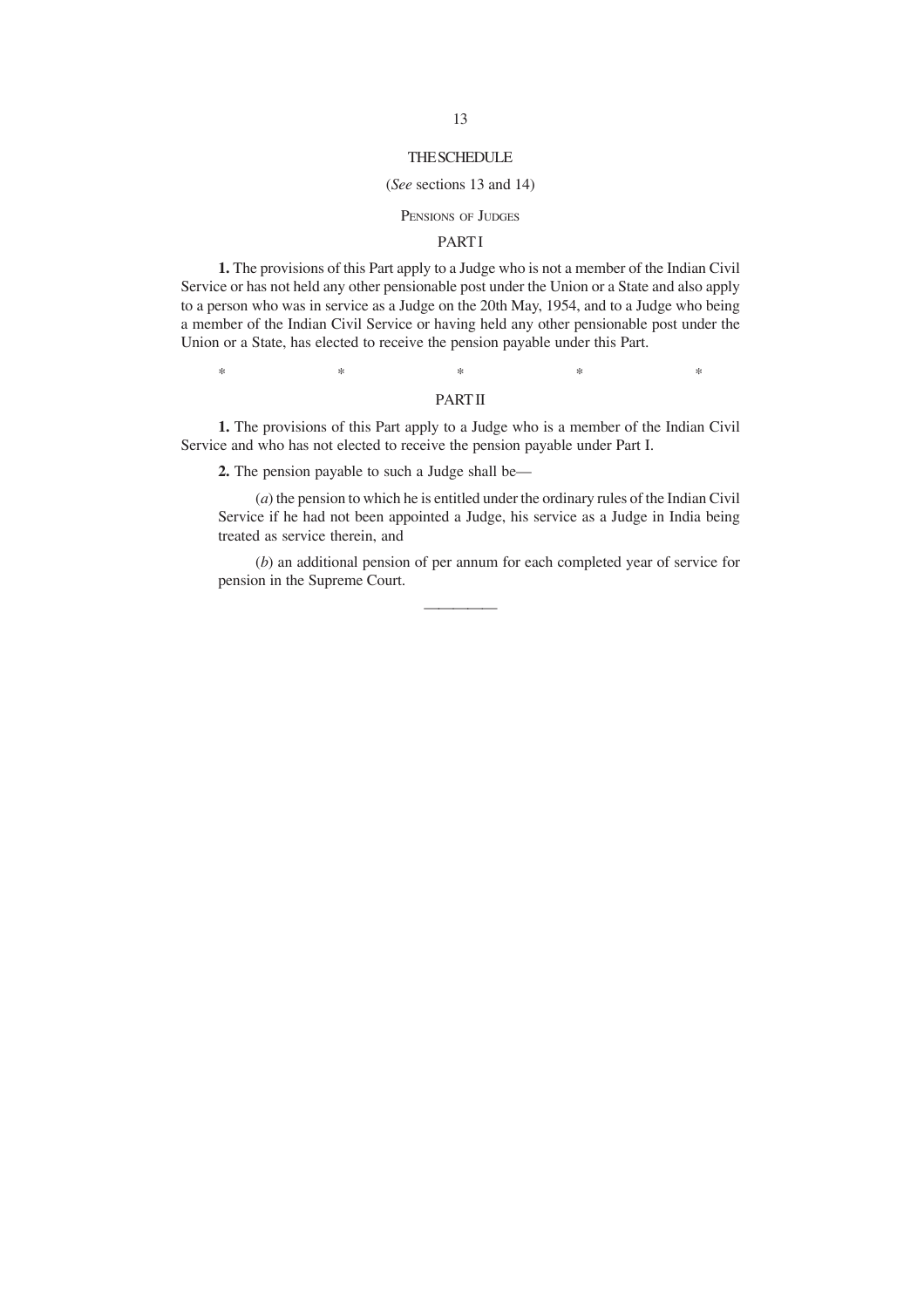LOK SABHA

————

A BILL

further to amend the High Court Judges (Salaries and Conditions of Service) Act, 1954 and the Supreme Court Judges (Salaries and Conditions of Service) Act, 1958.

(*Shri D.V. Sadananda Gowda, Minister of Law and Justice*)

————

GMGIPMRND—2119LS(S3)—07.08.2015.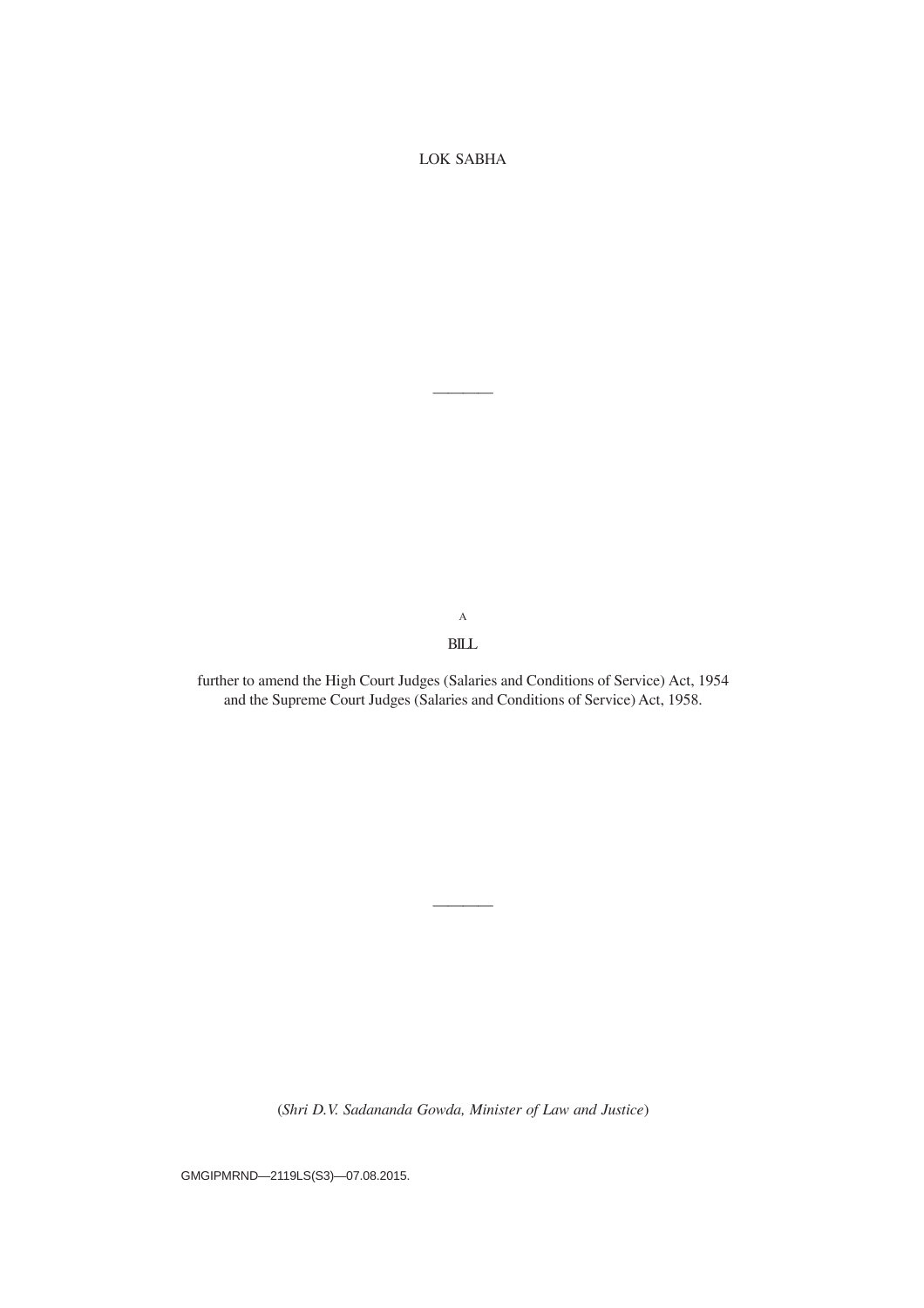## **LOK SABHA**

**------**

### **CORRIGENDA**

### **to**

## **THE HIGH COURT AND THE SUPREME COURT JUDGES (SALARIES AND CONDITIONS OF SERVICE) AMENDMENT BILL, 2015**

## **[To be/As introduced in Lok Sabha]**

- 1. Page 2, line 30,
	- for "in section 14, in the proviso,-"
	- read "in section 14, in the first proviso,-"
- 2. Page 2, marginal heading against the proposed new section 14A,
	- for "Benefit of added years of services"
	- read "Benefit of added years of service"
- 3. Page 3, line 14,
	- for "in section 20, in the first proviso,-"
	- read "in section 20,–"
- 4. Page 3, line 15,
	- for '(*i*) the words "is a member of the Indian Civil Service or" '
	- read '(*a*) in the first proviso the words "is a member of the Indian Civil Service or" '
- 5. Page 3, line 16,
	- for "(*ii*) the second proviso"
	- read  $"$ *(b)* the second proviso"
- 6. Page 3, lines 39 and 40,
	- for ' "either in the Federal Court or in Supreme Court or in any such Court "the words" in the Supreme Court" '
	- read '"either in the Federal Court or in the Supreme Court or in any such Court", the words "in the Supreme Court" '
- 7. Page 4, line 25,
	- for "in section 16A, in the *Explanation*,"
	- read "in section 16A, in sub-section (*1*), in the *Explanation*,"